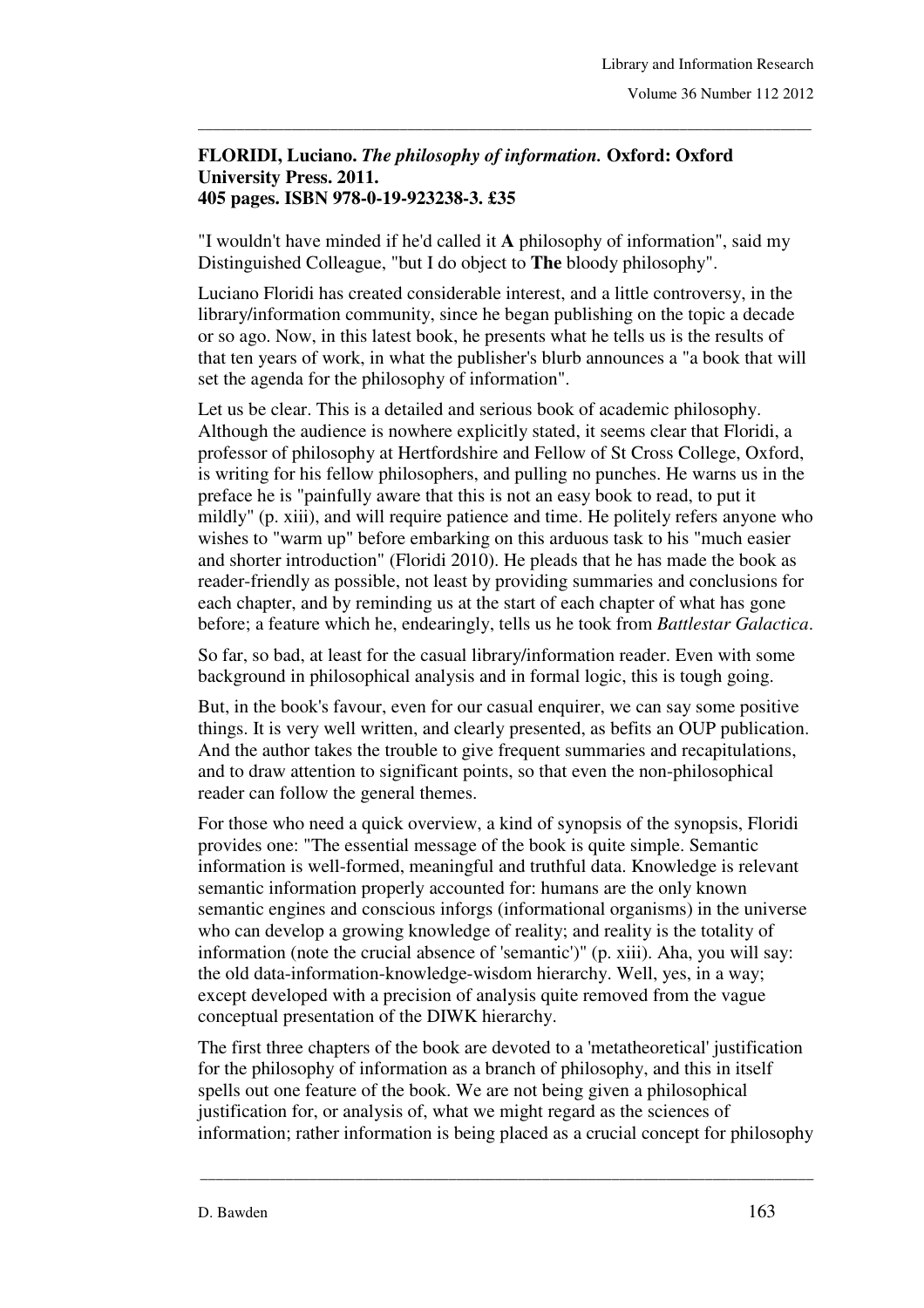itself. This may give us a warm glow of pleasure, but does not make for easy reading. When Floridi writes that information deserves a thorough philosophical investigation, with the implication that it has not had one before, this may annoy some readers, of the same turn of mind as my Distinguished Colleague. They may wonder whether such an investigation has not been offered before, by authors such as Dretske, who is cited here, and Shera, who is not. But I think Floridi's implicit claim is valid; many authors have written by philosophy and information before, but no-one has set out to deal with it in such a thorough way.

\_\_\_\_\_\_\_\_\_\_\_\_\_\_\_\_\_\_\_\_\_\_\_\_\_\_\_\_\_\_\_\_\_\_\_\_\_\_\_\_\_\_\_\_\_\_\_\_\_\_\_\_\_\_\_\_\_\_\_\_\_\_\_\_\_\_\_\_\_\_\_\_\_\_\_\_\_\_\_

The bulk of the book is given over to a detailed analysis of the concept of information, and its relation to data, and to knowledge. Floridi acknowledges that information is an elusive concept, that answering the question of what it is constitutes the hardest and most central problem of its philosophy, and that the whole book may be read as a long answer to this question. He suggests that information may be understood from three perspectives: *as* reality (patterns in the physical world); *about* reality (semantic and meaningful); and *for* reality (genetic information, algorithms and recipes). He presents seven approaches to defining information – information theoretic, algorithmic etc.), discusses them in detail, and settles for the semantic approach, mentioned above, which "defines information in terms of data space: information is well-formed, meaningful and truthful data" (p. 31).

This is developed in chapter 4, one of the central chapters of the book. We begin which data, which is acknowledged to be not well-understood philosophically either, though it is easier to deal with than the more slippery idea of information. Data is understood here as simply a lack of uniformity; a noticeable difference or distinction in something. To count as information, a collection of data must be well-formed (put together correctly according to relevant syntax), meaningful (complying with relevant semantics), and truthful. This last point is analysed at some length, with detailed analysis of the nature of true information, as distinct from mis-information, pseudo-information and false information.

This is then developed, via lengthy formal analysis, the details of which will be beyond those without a strong philosophical background, into the idea of knowledge. The view here is that "knowledge and information are part of the same conceptual family" (p. 288), which may irritate some knowledge managers and social epistemologists, but seems to me to be a positive feature, considering this approach as a foundation for the information sciences. The crucial point is that information is 'converted' to knowledge by being inter-related, which is formally analysed here through network theory in chapter 12, another central chapter of the book's arguments. Informally, "what [knowledge] enjoys and  $[information]$  lacks  $\ldots$  is the web of mutual relations that allow one part of it to account for another. Shatter that, and you are left with a pile of truths or a random list of bits of information that cannot help to make sense of the reality that they seek to address" (p. 288). Furthermore, information which is meaningful must also be relevant in order to qualify as knowledge, and this aspect also is formally modelled, as is the distinction between 'knowing', 'believing' and 'being informed'.

\_\_\_\_\_\_\_\_\_\_\_\_\_\_\_\_\_\_\_\_\_\_\_\_\_\_\_\_\_\_\_\_\_\_\_\_\_\_\_\_\_\_\_\_\_\_\_\_\_\_\_\_\_\_\_\_\_\_\_\_\_\_\_\_\_\_\_\_\_\_\_\_\_\_\_\_\_\_\_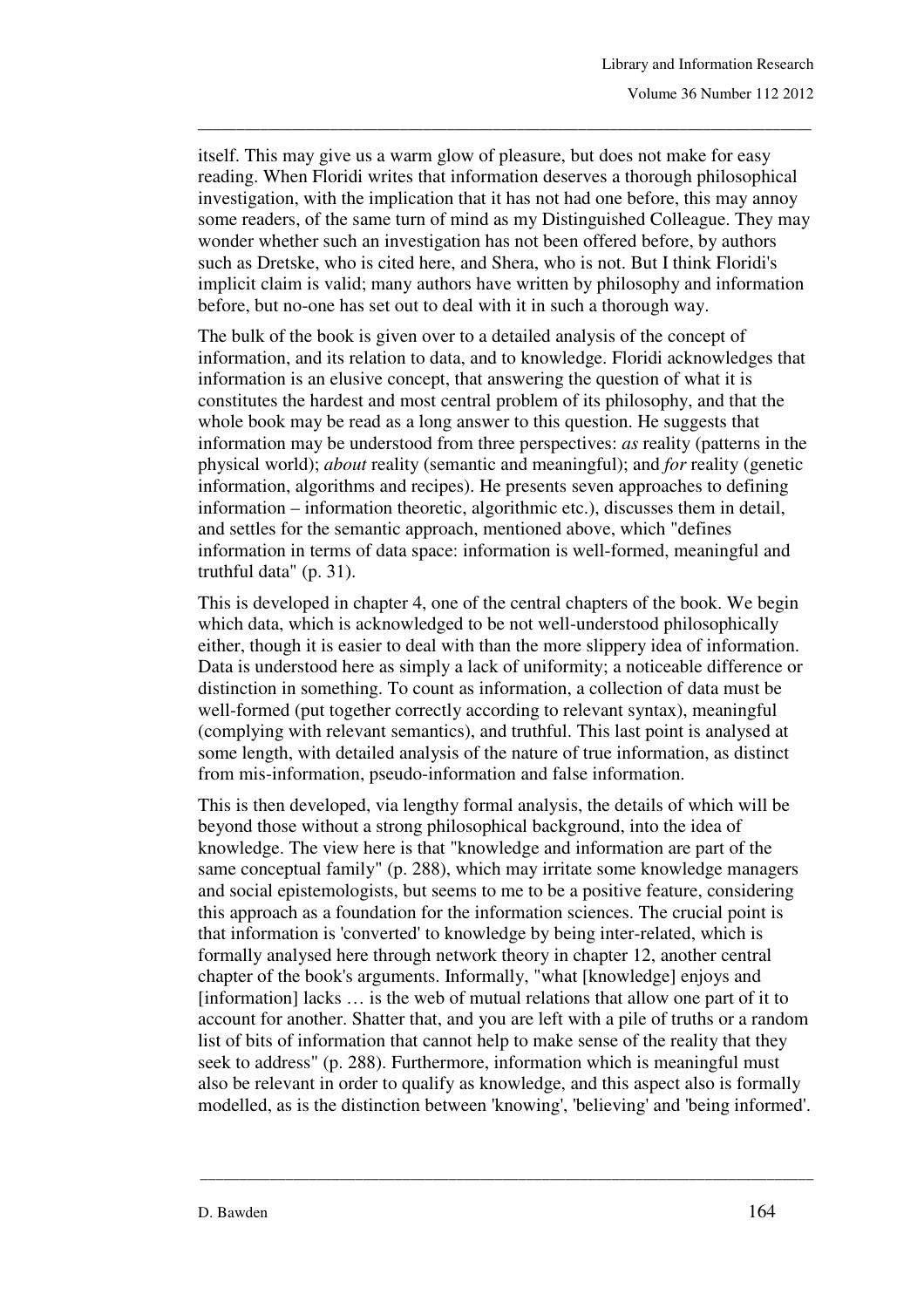There follows a discussion of the idea of the inforg, a conscious informational organism such as a human being, and you will be pleased to know that Floridi is able to prove that we are neither zombies, nor artificial agents.

\_\_\_\_\_\_\_\_\_\_\_\_\_\_\_\_\_\_\_\_\_\_\_\_\_\_\_\_\_\_\_\_\_\_\_\_\_\_\_\_\_\_\_\_\_\_\_\_\_\_\_\_\_\_\_\_\_\_\_\_\_\_\_\_\_\_\_\_\_\_\_\_\_\_\_\_\_\_\_

Which leads us to the final, and in many ways most ambitious, chapters which address the rather big, and very philosophical, issue of the nature of reality itself. Floridi argues for an 'informational ontology', with information as the fundamental stuff of the physical universe. However, he takes issues with those such as Lloyd who see the universe as a kind of digital computer, arguing instead for 'information structural realism'. Again, the arguments are detailed an technical, but, as I understand them, they propose a real and objective physical world, whose constituent structures can be known, and understood in terms of information.

This is clearly a very important book, and I think it justifies the author's claim that it describes the first philosophical analysis of information in all its aspects. It is copiously referenced, showing familiarity with a very wide range of literature. Floridi is sometimes accused, by people like my Distinguished Colleague, of ignoring the contributions of library and information science, which might be expected to have something to say about information. This is incorrect and unfair: Floridi has written for library/information journals, spoken as library/information conferences, and emphasised a natural relation between his ideas and the concerns of library/information science. And in this book he does acknowledge the library/information literature, citing *inter alia* Buckland, Braman and Warner on the nature of information, and Borland, Choo, Mizzaro, Saracevic and van Rijsbergen on relevance. If he does not deal much in this book with library/information issues, that is perhaps because these are not the main concern of the book; this is by a philosopher for philosophers. I agree with Jonathan Furner (2010), that it is highly desirable that Floridi's ideas be explored and applied within the library/information area.

Despite the author's efforts to make the book reader-friendly, and his success in bringing out the main points from the mass of technical detail – which I certainly appreciated in writing this review – this is not a book for the average library/information specialist. As the author points out in the preface, it is not intended as an introduction to the subject for the general reader. For anyone in our field with a strong interest in the basics of our subject, if they have some philosophical background, it will repay serious and repeated study. For everyone else, there is the user-friendly "very short introduction" (Floridi 2010). This should be read by everyone with an interest in the foundations of the information sciences; even those who think like my Distinguished Colleague.

## **References**

Floridi, L. (2010), *Information: a very short introduction*, Oxford: Oxford University Press

Furner, J. (2010), Philosophy and Information Studies ,*Annual Review of Information Science and Technology*, 44, 161-200

\_\_\_\_\_\_\_\_\_\_\_\_\_\_\_\_\_\_\_\_\_\_\_\_\_\_\_\_\_\_\_\_\_\_\_\_\_\_\_\_\_\_\_\_\_\_\_\_\_\_\_\_\_\_\_\_\_\_\_\_\_\_\_\_\_\_\_\_\_\_\_\_\_\_\_\_\_\_\_